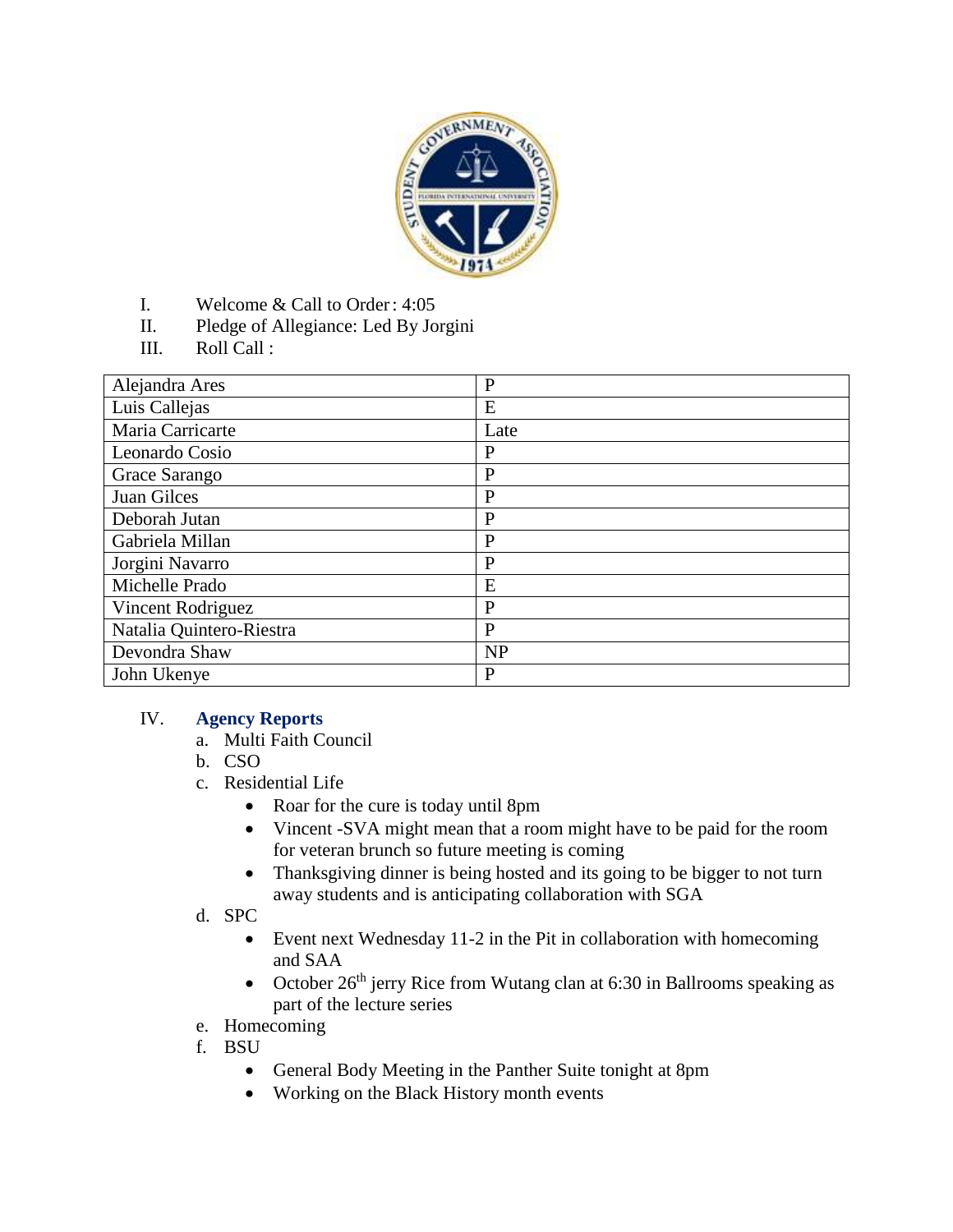# V. **Cabinet Reports**

## a. **Deputy Chief of Staff (Leo Cosio & Ale Ares)**

**Ale**

- o Pending dates for alien walkaround
	- o Not available until around November
- o Discussing with Michelle about Police Event for engagement
	- week, "PDQ and A" with PDQ"
		- o Will work with Michelle for an event proposal
		- o Police will have a question and answer sessions and also looking into having a skit played out with students or with officers
- **Leo**
	- o Planning the meet and greet at the engineering campus and have the apple campus rep providing services there on October 28<sup>th</sup>
	- o Late November before break will have a tech workshop to learn basic things about laptops and tablets
- b. **Marketing Coordinators (Maria Carricarte)**
- c. **Student Experience Coordinator (Natalia Quintero-Riestra)**
- d. **Student Development Coordinator (Michelle Prado)**
- e. **Panther Rage Coordinator (Deborah Jutan)**
	- Asked Gaby to put in a request so that panther rage can have its own frame for pictures
	- I give a shirt is next Friday at 11-2pm
	- Planning walk on water event and creating an event proposal
	- An event for basketball in Spring and having a group of people that dress up school spirited like Rosenburg

### a. **Veteran Affairs Coordinator (Vincent Rodriguez)**

- Veterans Breakfast
	- o Cant use the stadium club therefore looking to have it in the Parkview room or in the Everglades room or in the lot across from the stadium
	- $\circ$  SVA will be having a big event on November 10<sup>th</sup> to raise money for the veterans like having a dunk tank
- o Salute the home town heroes Tshirts did get approved

### b. **Special Events Coordinator (John Ukenye & Grace Sarango)**

# **John**

- o MLK Committee Meeting Update
	- o Having officials or interns be ushers for the MLK Breakfast
	- o Sending out a doodle to Gaby, Shannon and Jorgini
- o CLS Leadership Summit Committee Meeting Update
	- o Changed the theme, "Adventure is out there"
- o Tentative list of giveaways for Recharge for Finals
- **Grace**
	- o Trail of the Torch
		- Doodle form sent Monday
		- 5 people sign up: more members are needed and the
		- $\blacksquare$  1 person from 3:00-4:00pm to help carrying stuff to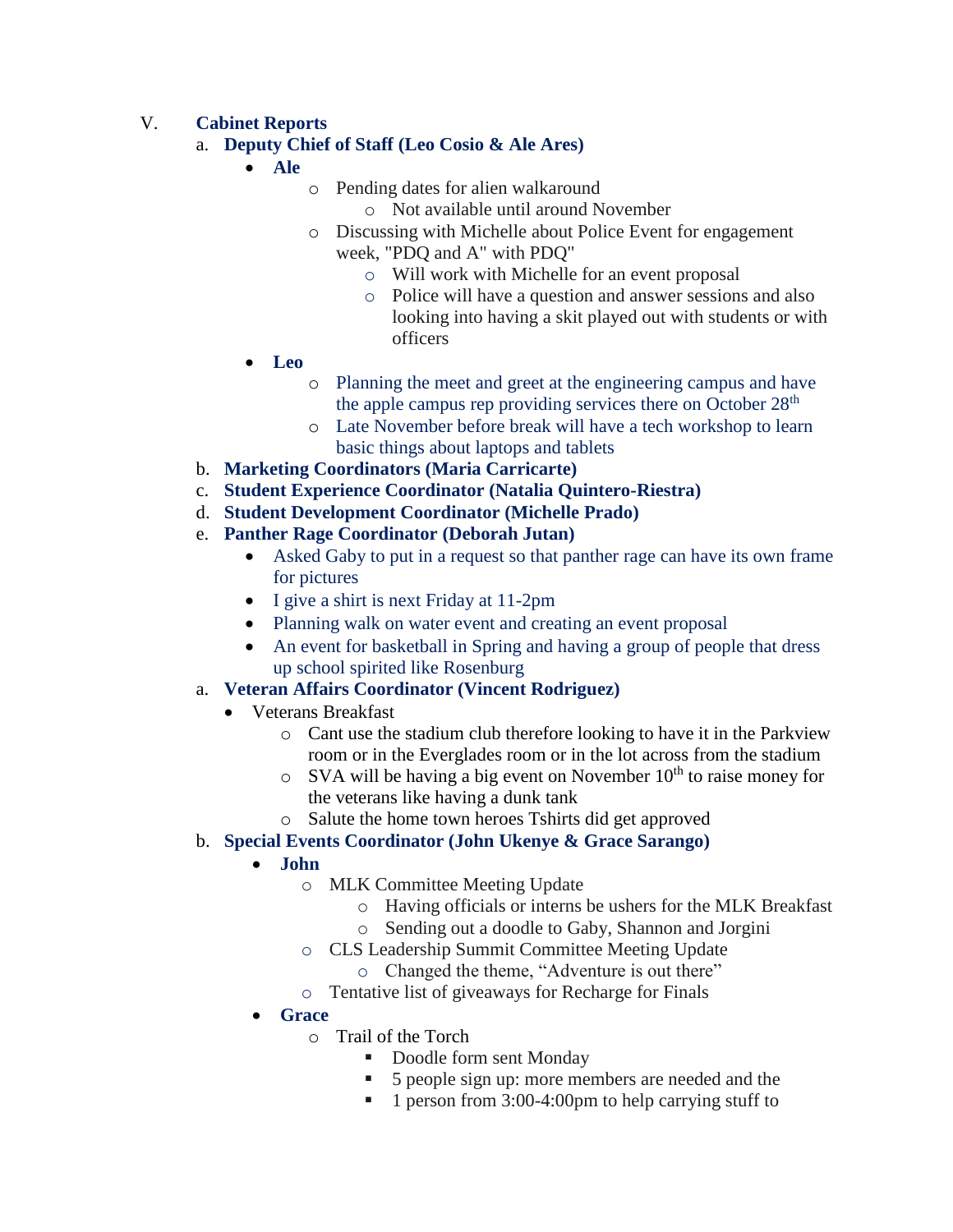- Housing Squad
- o Spooktacular
	- event logistics: 4 different stations (email with event platform will be send during this week)
		- o candy station
		- o photo station
		- o food station
		- o and another station
	- contact GC to ask for Halloween decorations
	- doodle will be send during this week
		- o expecting the participation of all members and partaking for the shifts because it is a long day and we also need a strong participation from the officials
	- 9-5pm event (we need at least **60%** of senate present) October 30th
- o "Imagine Today, invent tomorrow" FIU's Science and Technology showcase:
	- **Meet with Senator Cisternas** 
		- o template ready
		- will be send during this week
	- will be a science and technology forum

## c. **Lobbying Coordinator (Juan Glices)**

- Flyer request for Legislator Forum submitted.
	- o Changing the title from legislator to an FBI agent
- Legislator Forum meeting #2 to be scheduled.
	- o To be scheduled before the event
- Conference call with Lobbyist & Alexis postponed to this Thursday 12:30 P.M.
- FIU Day in Tallahassee meeting with Alexis on Tuesday, 12:30 P.M.
- d. **Governmental Affairs Coordinator (Devondra Shaw)**
	- It's On Us Committee meeting
		- o magnets for residence halls
			- were ordered for the residence halls
		- o hashtag competition went live Oct 1, 13 post so far
			- wants to have SGA support by posting on social media
			- also want to have organizations like SGA, SPC, BSU, etc. partake in the video challenge
		- o If we need any promotional material ask veps
		- o Snapchat filter not approved
		- o Planning another event for the sexual assault awareness, email Deedee and the Its on US professional to be able to give ideas

# e. **Intern Coordinator (Jorgini Navarro)**

- **Interns**
	- o Retreat went well
		- **Worked with their style**